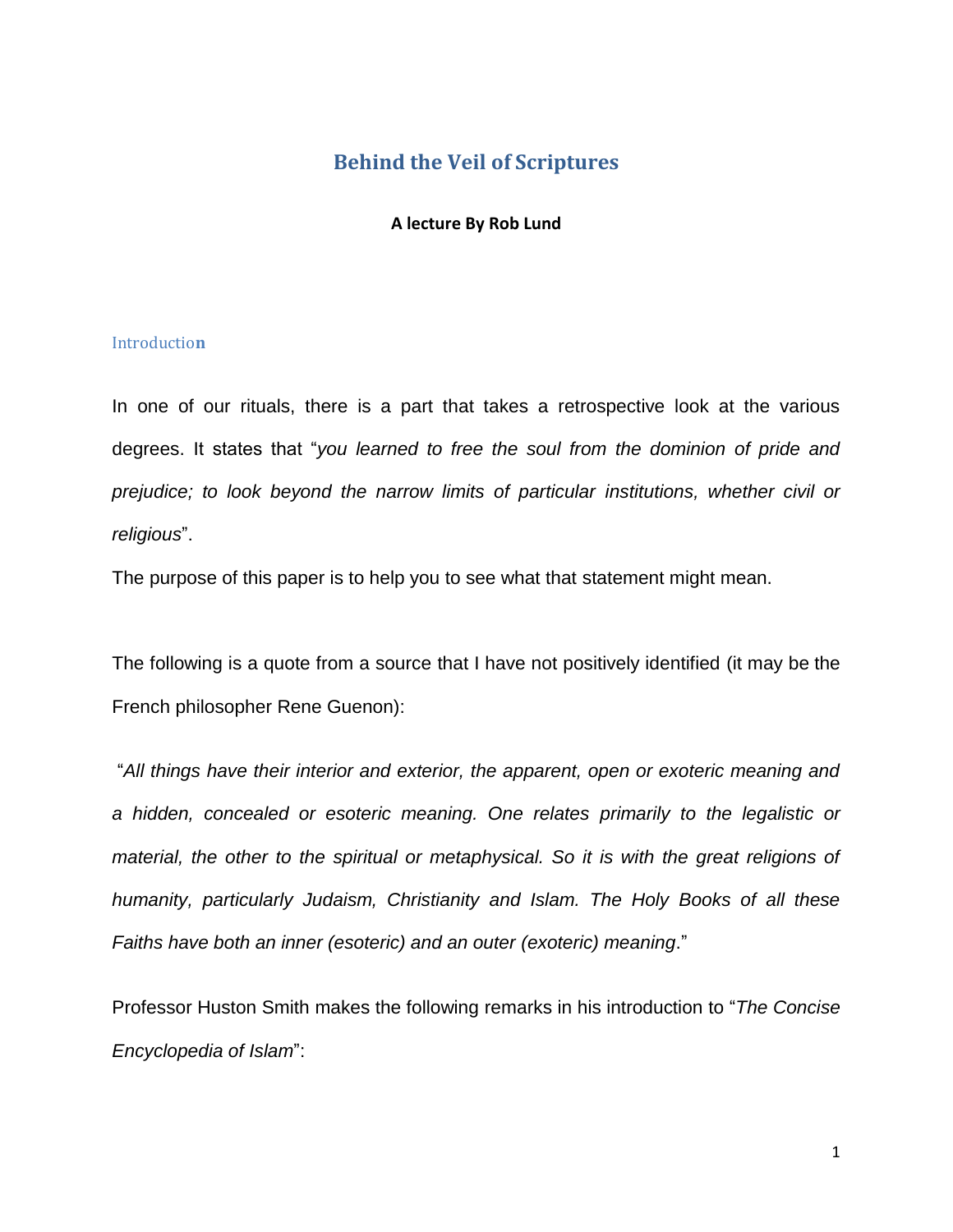"*Religiously, people tend to fall into two categories. Some find the meaning they seek in religious forms - commandments, observances, and texts straightforwardly, largely literally, interpreted - while others, without bypassing or abandoning these, sense their provisional character and reach out for meanings that the forms contain but which cannot be equated with those forms. If we call the first type of person exoteric, out of his concern for meanings that attach to outward or manifest forms, the second type that is drawn to the meanings that underlie those forms is conveniently designated esoteric. Both types turn up in all the historical religions and very likely in tribal ones as well*."

#### **In Judaism**

The distinction between outer doctrines and their higher inner meaning was known to Moses (who was, as you will know if you have done any study in this area, an initiate of Egyptian wisdom). This distinction was also known to the prophets of the Israelites. The exoteric form of the Mosaic revelation contained laws and commandments well suited to the people and the conditions of that era. While the esoteric doctrines, explaining the meaning behind the external forms and rituals, were preserved by inspired prophets and high priests.

While some scholars have realized that the Bible is a book of allegories, there are few who seem to have investigated its symbols and parables. When Moses instituted his school of Mysteries (which came to be known as the Tabernacle Mysteries and which was founded on the temples of Egyptian mysticism), he is said to have given to a chosen few initiates certain oral teachings which could never be written but were to be preserved from one generation to the next by word-of-mouth transmission. Those

2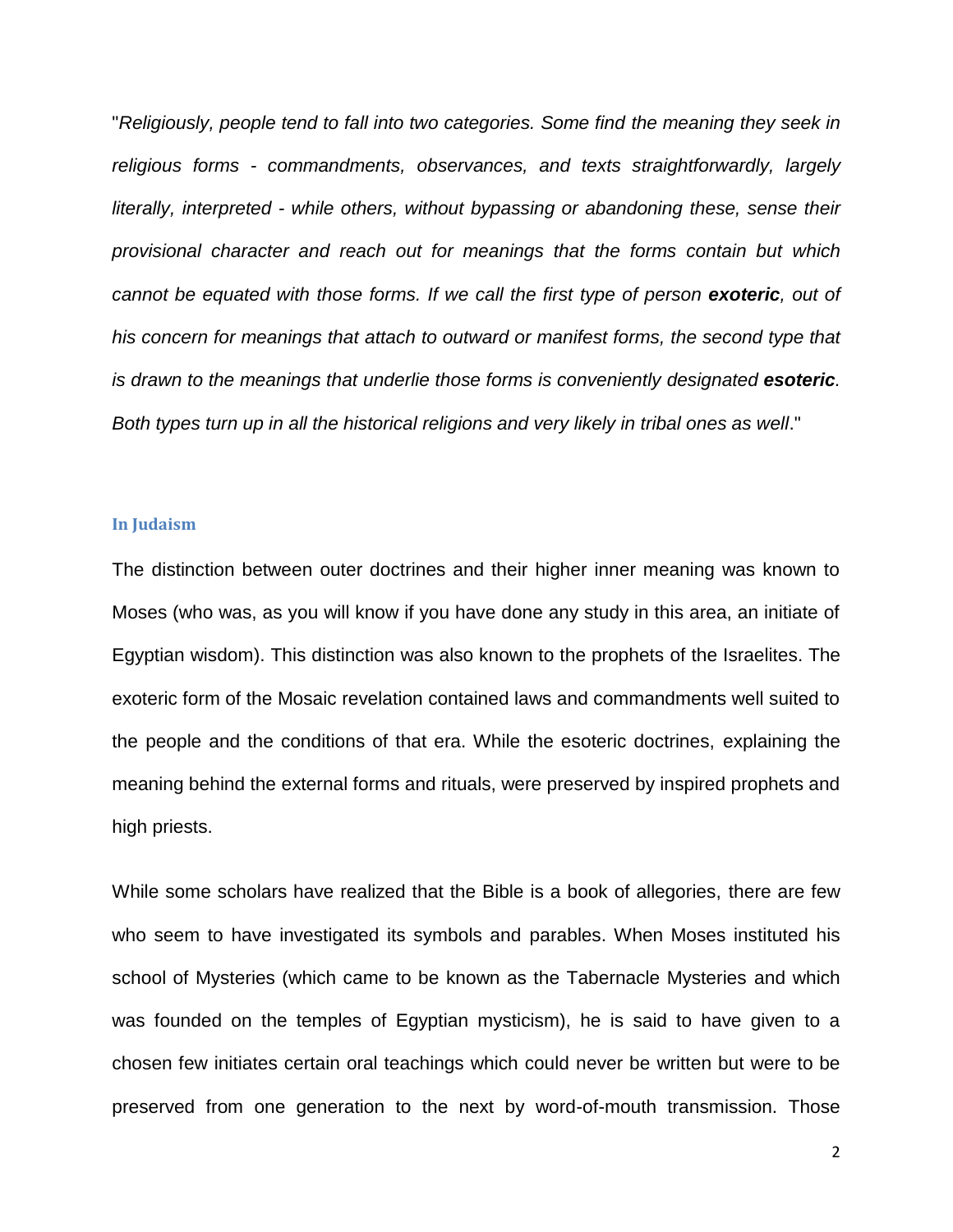instructions were in the form of philosophical keys, which were made to reveal their hidden significance of those allegories. These mystic keys to their sacred writings were called by the Jews: the *Cabbala.*

By the time of Jesus, the esoteric spiritual side of the Hebrew religion had been corrupted and virtually lost. The ordinary people were enslaved to the "letter of the law," and kept in the mental bondage of ignorance by false teachers. The Essenes, being the true priests and the mystic precursors of the first Spiritual Christians (and the evidence is that Jesus was an Essene), concerned themselves with the inner meaning of the Mosaic Law.

### **In Christianity**

That there are hidden teachings in the Christian Gospels is suggested by the following texts: *(Matthew 13:11)* "*He answered and said unto them, because it is given unto you to know the mysteries of the kingdom of heaven, but to them it is not given*."

*(Luke 8:10) "And he said, unto you it is given to know the mysteries of the kingdom of God: but to others in parables; that seeing they might not see, and hearing they might not understand*."

Jesus himself says, in Matthew 7:6 "*Do not give dogs what is sacred; do not throw your pearls to pigs."*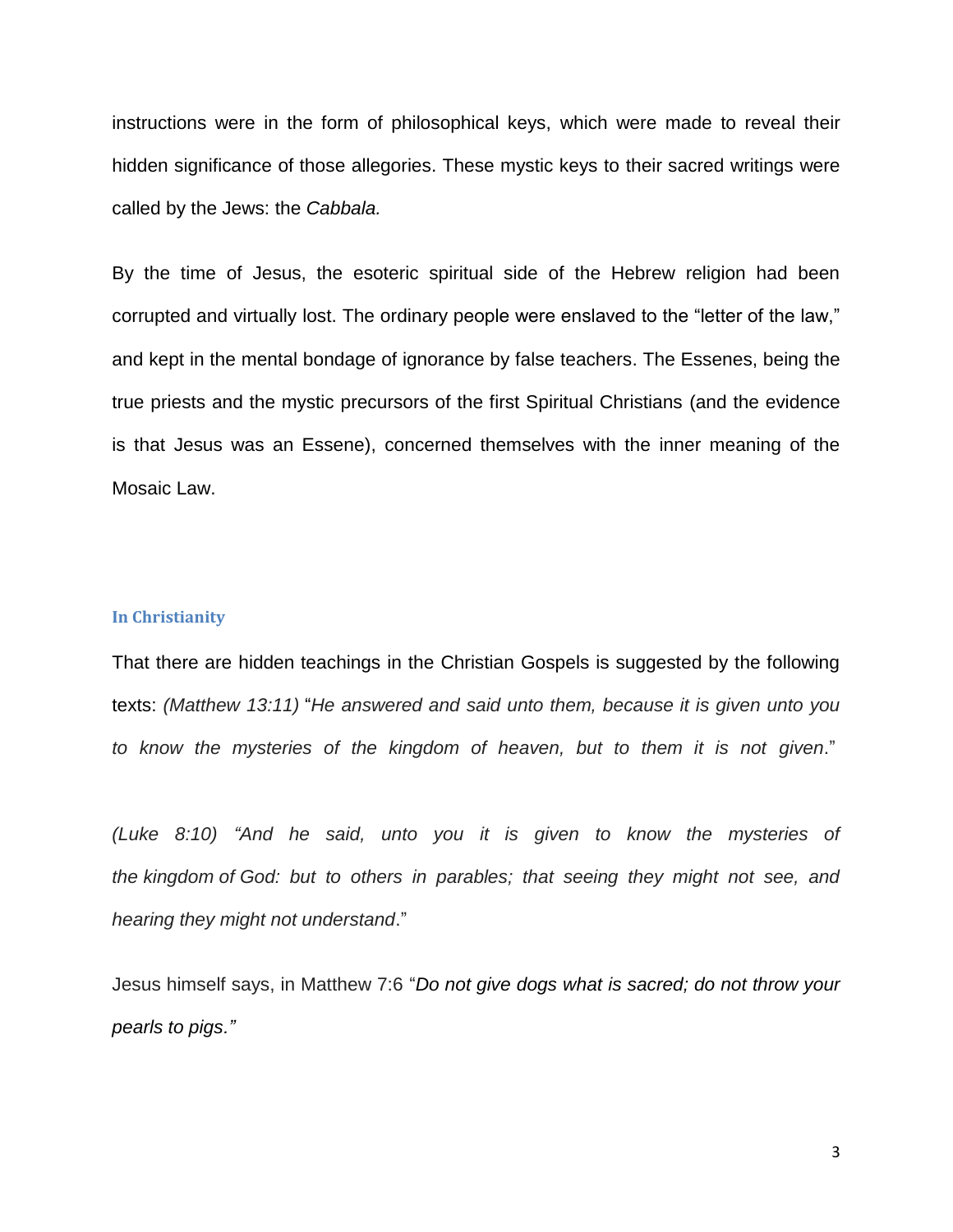Within the first four centuries after the time of Christ, the teachings of Jesus underwent the same corruption and loss as those that were proclaimed by Moses. Christianity was instituted as a political tool – to unite the peoples of various conquered lands under one religion. This redefined religion and dogma was enforced under penalty of death to those who would not accept it, and emerged as a powerful institution dominated by a largely power-hungry clerical hierarchy ignorant of the original esoteric truths. The Gospels, like the books of the Old Testament before them, underwent editing and revision to comply with the exoteric Christian creed devised by the so-called "founding fathers of the church". The many Christian Gnostic texts that spoke of secret doctrines were denounced and confined to the flames, and anyone speaking about them was imprisoned, tortured, or killed.

#### **In Islam**

The Holy Koran has both an exoteric meaning and an esoteric meaning. Within Islamic esotericism, as in the Mosaic and Christian revelations, knowledge was made accessible depending on the integrity and the cognitive ability of some of its recipients, consequently withholding information from the uninitiated. There was a gradual unveiling of spiritual truths to a selected few in what Muslim esotericists call the "wisdom of gradualness".

Most Sufi Orders meticulously observe the Islamic law, but believe it to be only the outer clothing or external shell protecting the core, the esoteric truth. The Holy Koran calls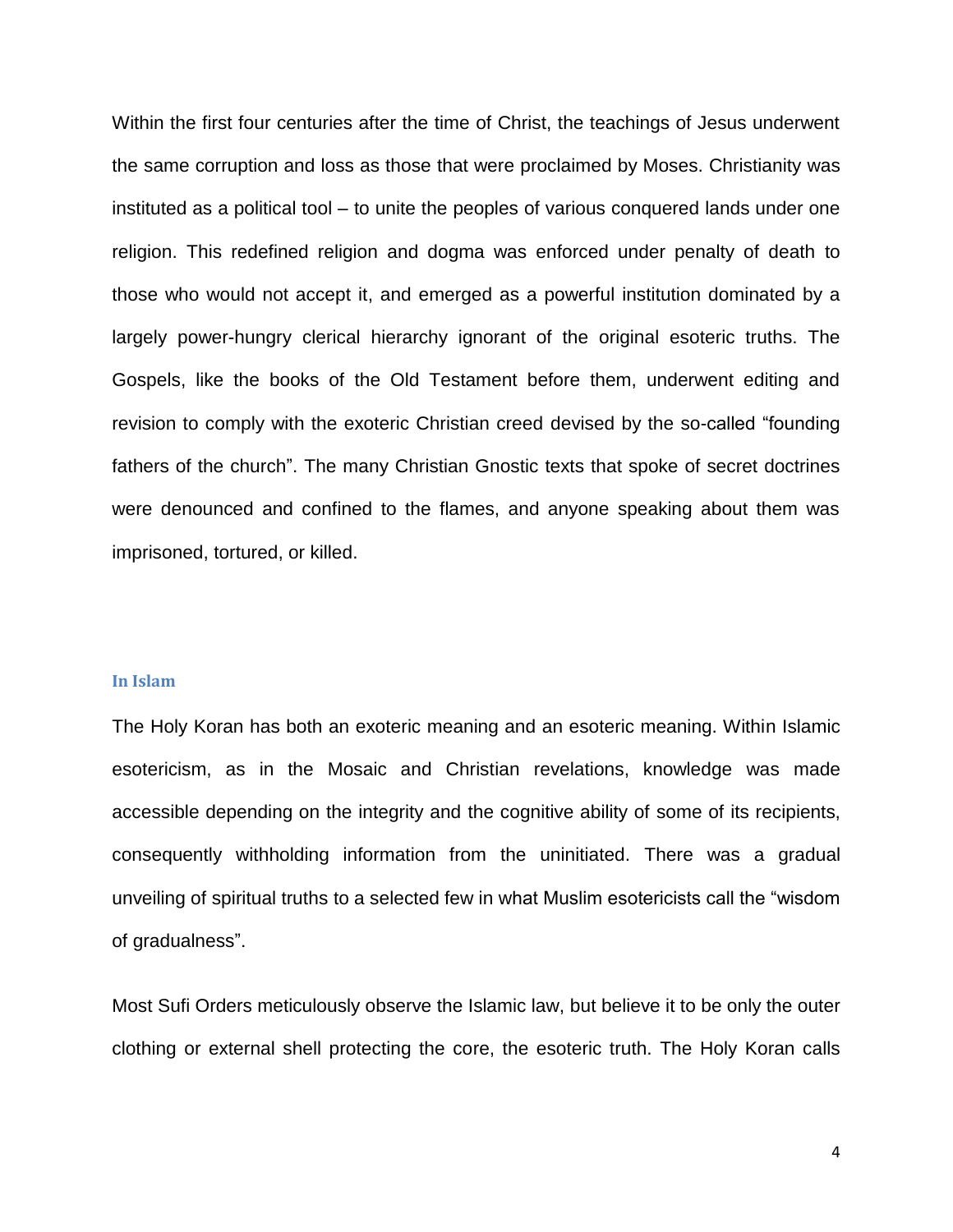those who know the essence of things "the possessors of the kernels." The Sufis liken esoteric wisdom to a "kernel" hidden within a shell.

The public devotions of the Fatimids differed very little from the orthodox Muslims, the esoteric teachings being restricted to those of the community *able* to receive them. The Fatimids established the Grand House of Wisdom for the training of missionaries skilled in the propagation of Islamic esoteric philosophy. The account of the different degrees of initiation adopted in the House of Wisdom became the model of all the Freemasonic Lodges created in Christendom.

At the end of the eighth century, many Muslims who secretly followed the spiritual path openly declared their connection with Islamic esotericism. They divulged truths based on spiritual experience that, because of their outward appearance, brought on them the condemnation of orthodox Islamic theologians. Some were imprisoned, flogged, and even killed.

Nineteenth century historians believed that secret Islamic communities, mainly the Druzes, the Ismailis, and the Nusairis, were responsible for transmitting hidden knowledge to Europe through their influence on the Knights Templar, the Rosicrucians, and the Freemasons. These groups were thought to have derived their doctrines and practices from the Ismaili Assassins, who in turn inherited them from the ancient Gnostics.

In the Western world, Islam is generally equated with the narrow interpretation upheld by fundamentalist groups. This Islamic fundamentalism is relatively modern, originating

5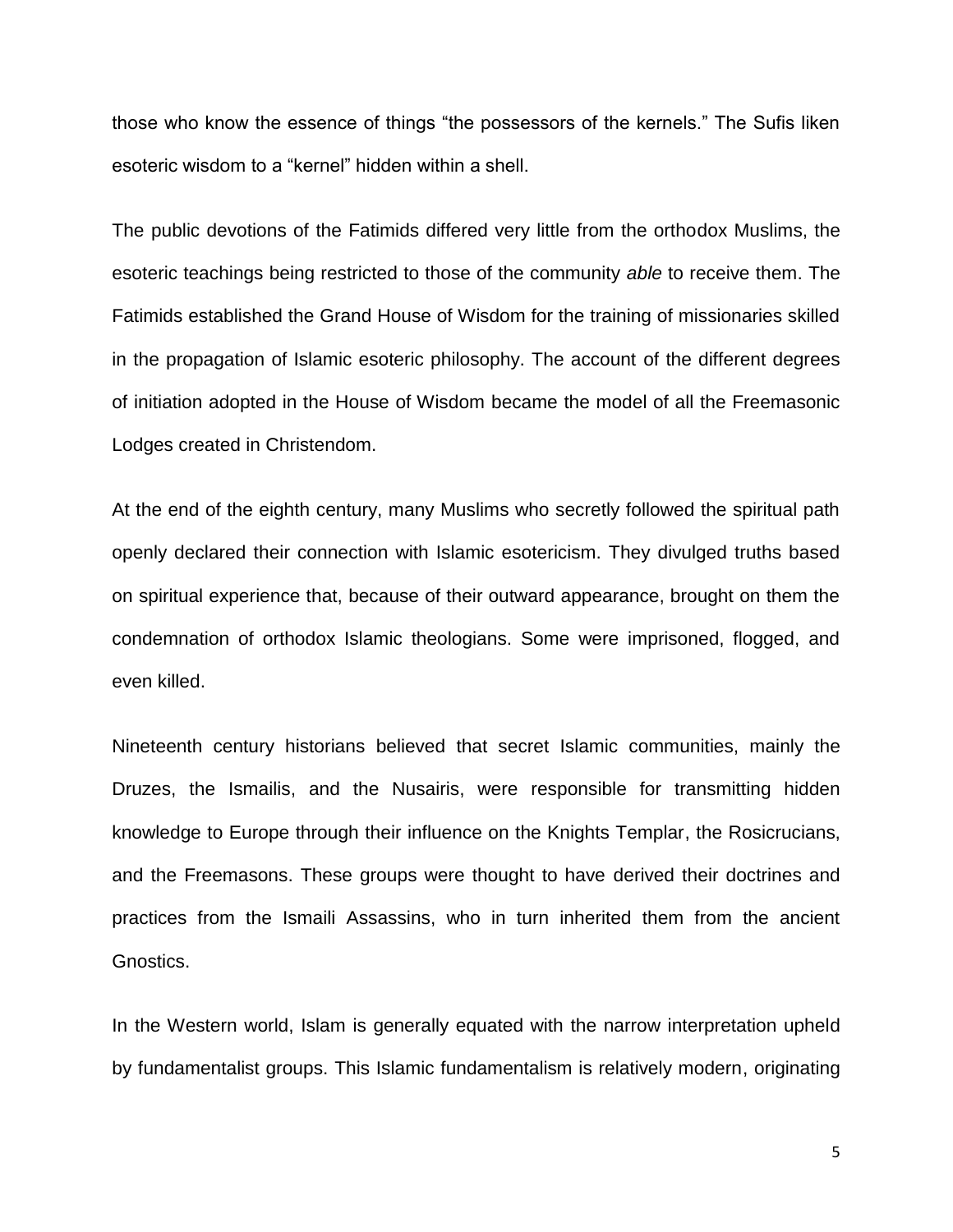in the early eighteenth century. This fundamentalism was thought to have been started by Ibn 'Abd al Wahhab, who branded all who disagreed with him as heretics, and even declared holy war against fellow Muslims (which is actually forbidden by traditional Islamic law). This fundamentalism came to dominate the Islamic Holy Places and was embraced in the 1920s by the Muslim Brethren and spread internationally. Yet the truth and purity of Islam eludes those believers obsessed with law, theology and exoteric practices, which are only the outer forms of religion.

#### **In all the Abrahamic Religions**

Religious fundamentalists, whether they are Christian, Jewish or Muslim, are all only concerned with a literal interpretation of their Holy Books, and reject the mystical or esoteric view. History has shown that it is often from the ranks of these self-proclaimed fundamentalists, obsessed with outward observance and a one-dimensional reading of sacred scripture, that intolerance, bigotry and violence emerge.

By studying the Ancient Wisdom teachings within the respective Scriptures of Judaism, Christianity and Islam, we derive the essence of their original purity. It is a sad fact that contemporary Judaism has little relationship with the original Israelite revelation and in fact has departed far from it. The hosts of Christian churches are, at most, only a ghostly copy of the highly esoteric Gospel message, and seem to have lost sight of the historical Jesus. Much of the Islamic world has maintained a degree of its Traditional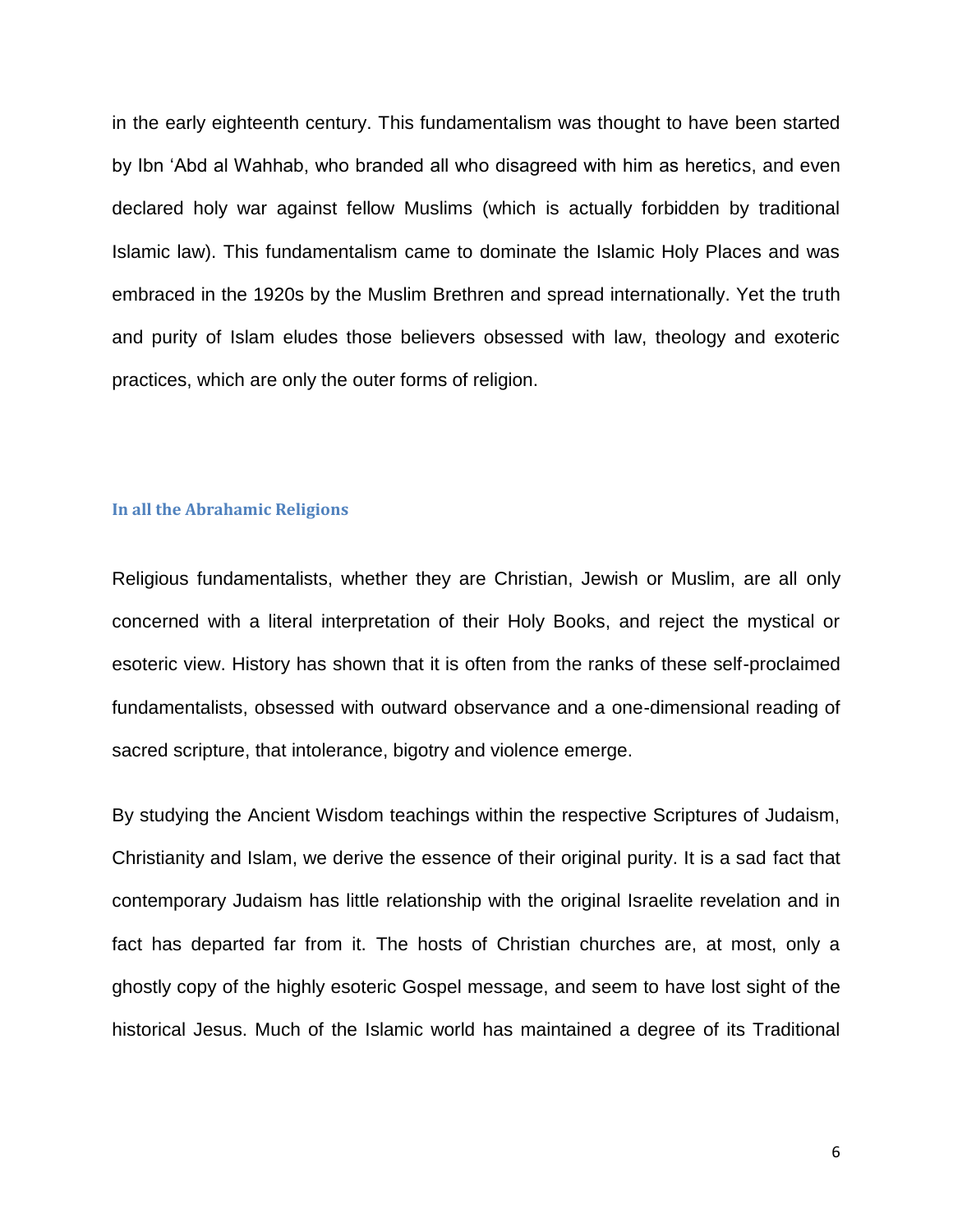purity and original essence, but many Muslims suffer from a narrowness of mind and vision that leads to dogmatism.

It is a sad irony that these three religions, each fighting against the other over the centuries, when studied esoterically, all have the same messages.

For those wanting to find out more about the esoteric side of these religions, there are many books to be found on the subject.

#### **In Freemasonry**

Within the rituals of Freemasonry too, there are both exoteric and esoteric interpretations. Understand that I am not equating Freemasonry to religion, but pointing out that there are hidden signposts to the esoteric knowledge handed down through the ages. Freemasonry does not, however, contain this knowledge, but points to it through symbols.

What is Freemasonry? "*A beautiful system of morality*…" it says in the ritual. And it is so. However, there is more to Masonry than that. The text continues with: "*veiled in allegory, and illustrated by symbols*." The very words indicate something hidden. **Veiled** means concealed, and an **allegory** is a story that has another meaning. Furthermore, one part of the ritual corresponds masonry with the Egyptian Philosophers, "*who concealed their particular tenets and principles beneath certain hieroglyphical figures, which were revealed to the Priests and Magi alone*". These hieroglyphical figures are symbols, and Masonry uses them for similar purposes.

7